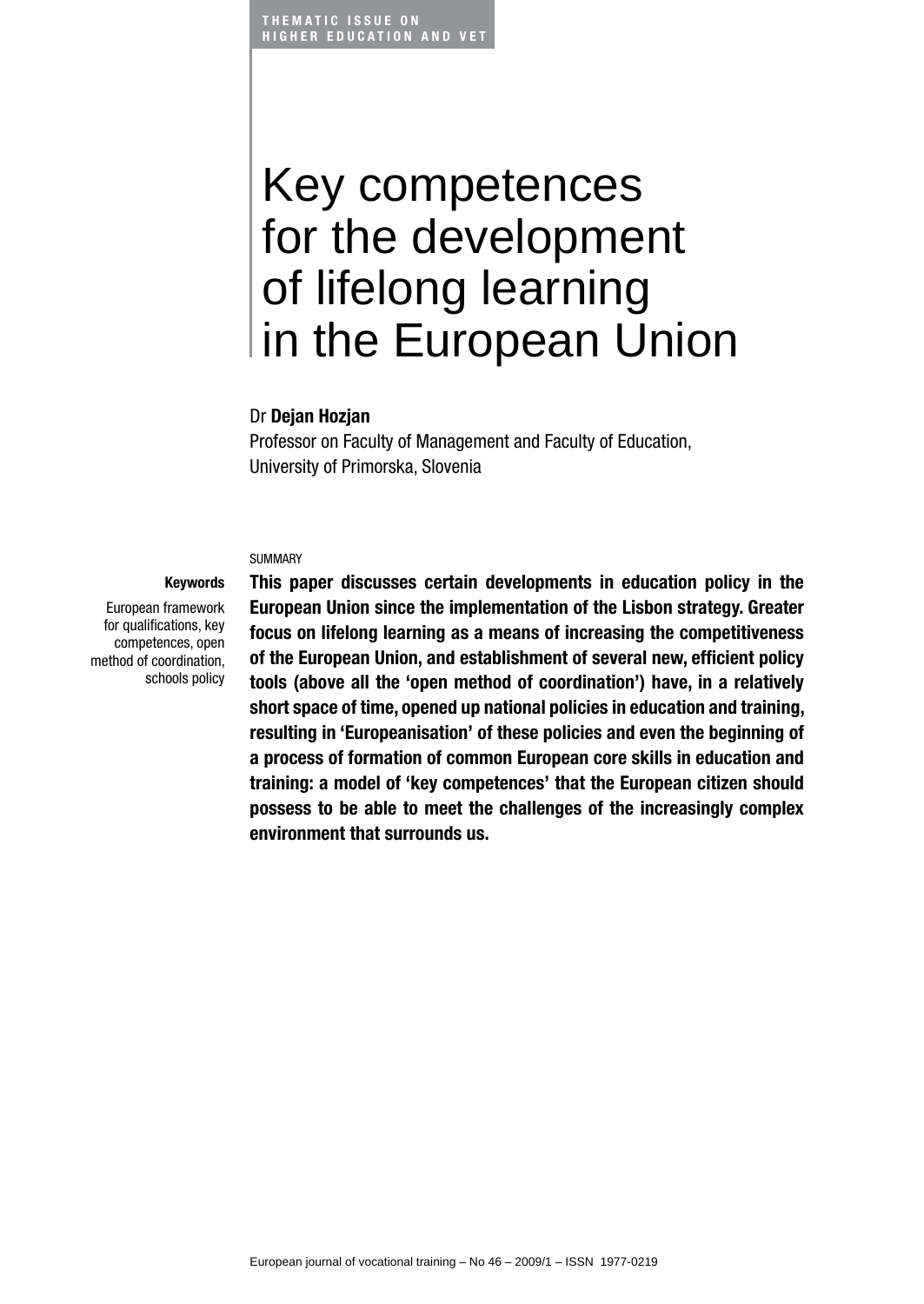# Introduction

In the past few years, in the European policy arena and as part of the process of identifying new ways of making Member States more competitive, education and training have seen very brisk development. This is all the more interesting because of objective obstacles to the Europeanisation of policies. Some areas in which, barely a decade ago, we could scarcely talk of stronger European links (and not at all at transnational level), but which were key to realising adopted objectives, have suddenly found themselves at the centre of several of the most dynamic processes currently under way in the European Union. New opportunities and possibilities have been created in certain areas previously inaccessible to European influence, allowing us to meet a need that has been around for some time for a stronger European dimension in formulating several sectoral policies. Education policies, in particular gradual formulation of common European core skills in lifelong learning, are prominent among them. This paper will throw some light on two aspects of creating and developing the key competences model for lifelong learning.

The paper first defines the context in which, in a relatively short period of time, the first steps have been taken in a potentially very thorough process of formulating common European positions on national education and training policies; or to put it in more concrete terms, a set of reference competences has been formulated that people in Europe should possess in the more competitive environment faced by the European Union; this is primarily reflected in the European framework for qualifications.

The second aspect on which the paper focuses is more important and politically more significant. Creating a model of key competences can also be seen as an innovative approach to formulating 'soft policies' (from the sphere of social policies) developed at the beginning of this decade. This is key for understanding a phenomenon that has arisen in the past few years in areas which, until recently, were very deeply imbued with the principle of subsidiarity. We are referring here to the 'open method of coordination', which is gradually, through a side door as it were, opening up a space for the quiet (and occasionally also concealed) Europeanisation of parts of several national policies and, consequently, for harmonising fairly heterogeneous national systems.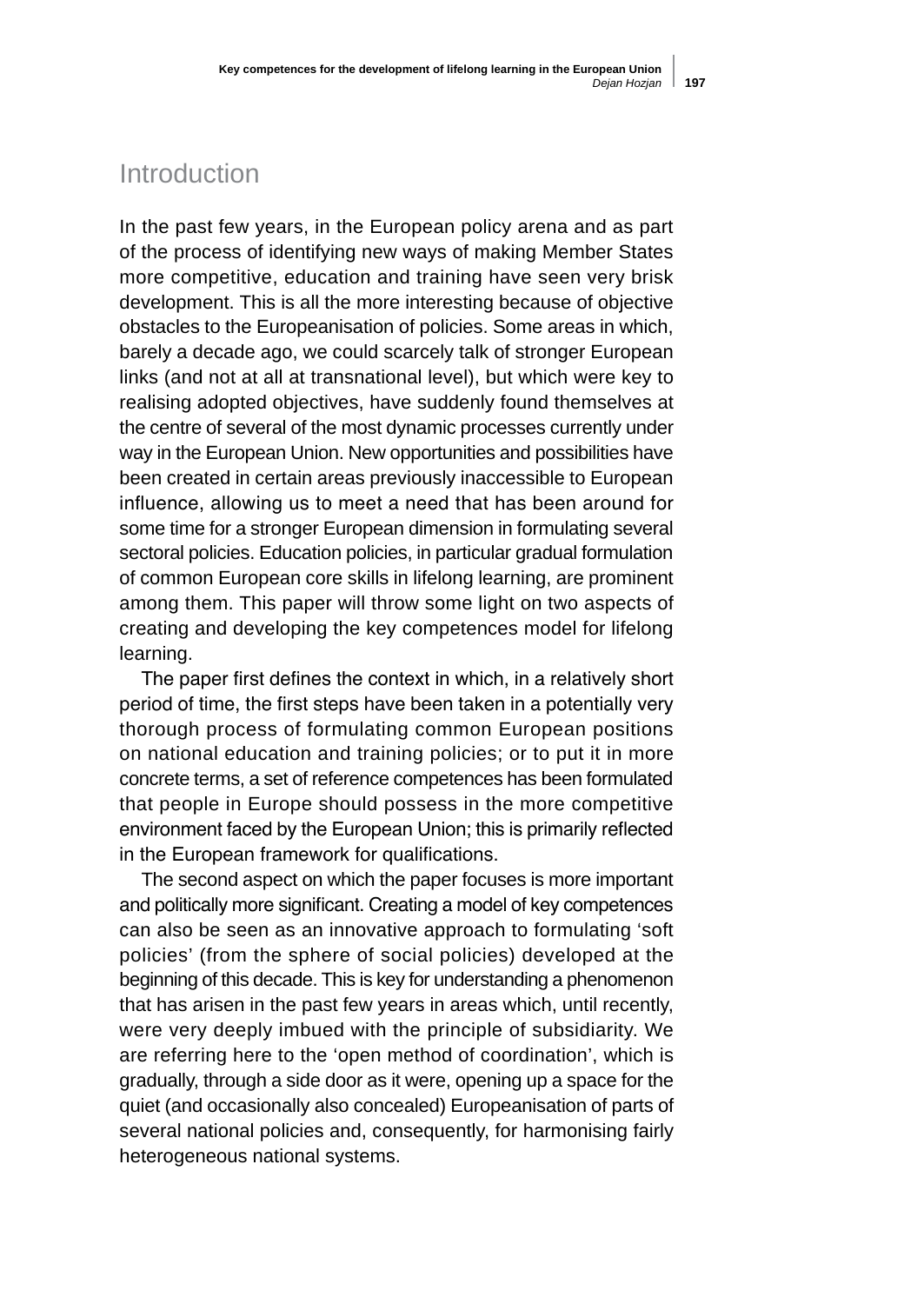# The Lisbon strategy and creation of the key competences model

The starting point for the search for relevant responses to both aspects outlined above was the European Council that took place in Lisbon in 2000. Whenever we speak about the platform for formulating the key competences model, we cannot ignore the Lisbon strategy and the decision taken at that meeting.

The concept of lifelong learning was identified as one of the key instruments for realising the objectives set in Lisbon. The reason for this was simple: the ambition for the European Union to become, in a relatively short time (by 2010) the most competitive, knowledgebased economy in the world, capable of growing both in economic and social terms (therefore with better employability and social cohesion), included, from the very start, acknowledgement that this would not be possible without the most efficient and effective use of its own competitive advantages. The response to the basic question – where might Europe exploit its competitive advantage over, say, North America – was logical. A less expensive workforce, lower environmental standards, the weaker role of the state in ensuring social cohesion, rich natural resources and similar elements could not, in the conditions pertaining in Europe at the turn of the millennium, assuredly, provide a proper basis for formulating cohesive, sustainable strategies. The most natural approach was deemed to be one that emphasised the rich potential of human resources.

Two preconditions had to be met to put the concept of maximising human potential to work in ensuring the growth of European economies. The first was linked to development of a sufficiently effective system of investment in human resources that would also include the need to establish a sufficiently solid and commonly compatible system of education and training. The second related to providing enough work-active and appropriately qualified citizens whose competences would support the objectives outlined in the Lisbon strategy. In their essence, both had two major limitations. Achievement of the first was hindered by education policies being dominated by the principle of subsidiarity. This prevented a sufficiently uniform, harmonised and consequently efficient system of response to the needs of a competitive international environment. The second was marked by a relatively unfavourable demographic picture in European Union Member States, primarily as a result of the ageing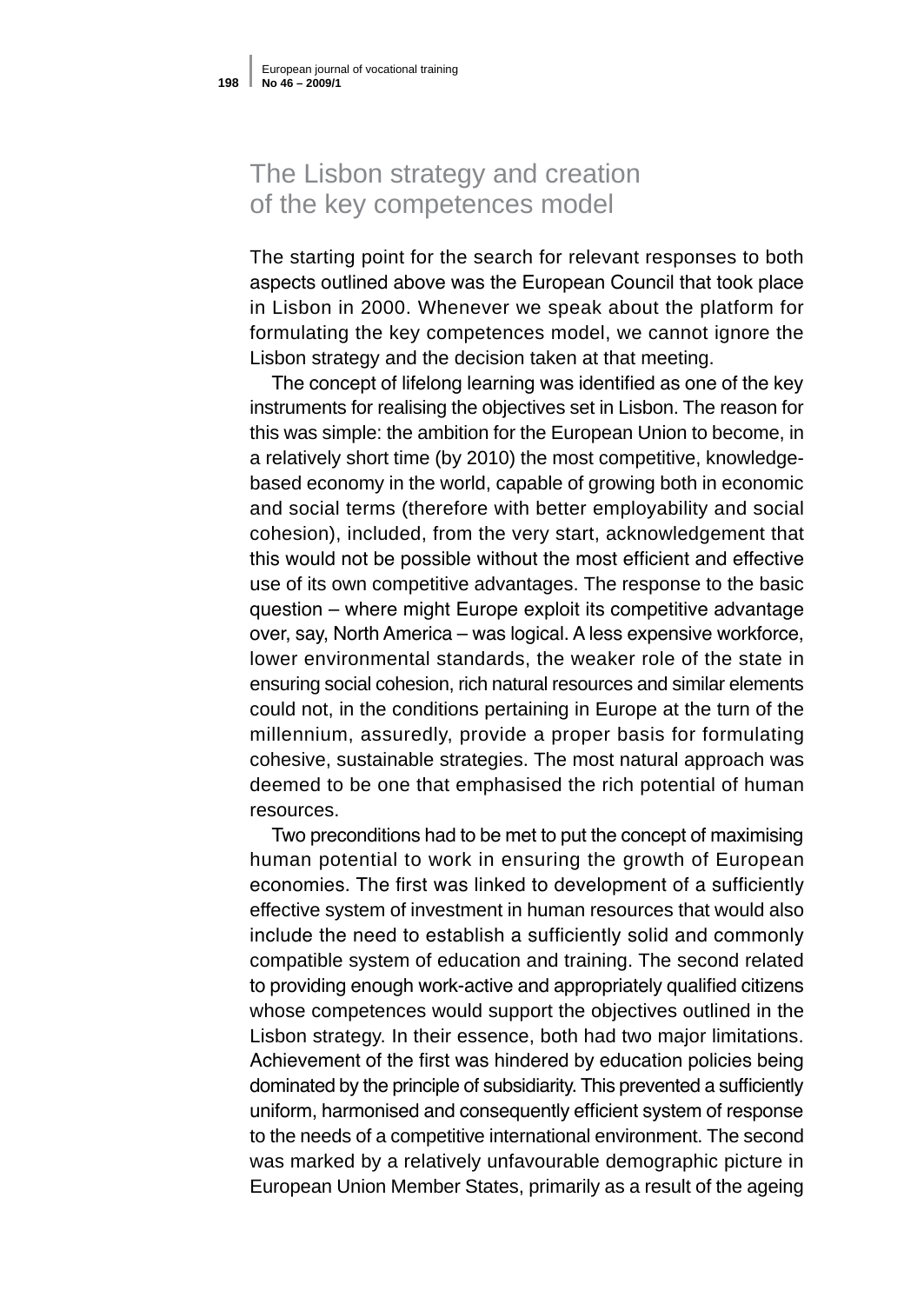population, which compels States among other things to adapt the older population to changes in the external environment through a continuous system of additional training. The idea was therefore that enforcement of the concept of lifelong learning would allow Europe to close the development gap primarily through the optimal use of human potential.

The dilemma arose of how to confront all these challenges. In policy areas strongly or at least predominantly the domain of nation States, which affect support for the Lisbon objectives, there were insufficient and above all insufficiently effective levers. The measures that generally supported the concept of lifelong learning until Lisbon were restricted to national or regional level. The philosophy of the 'partial approach' did not therefore inspire optimism, because it was clear that global challenges demanded a global approach. It was also clear that answers could no longer be found merely within formal education systems. It was even clearer that the situation demanded common, European core skills. The objectives set could not be achieved as long as there were 15 commonly inconsistent systems.

In Lisbon an attempt was made to find answers to both these dilemmas at the same time. To support the substantive starting points, a method of formulating policy was revived which has, in at least two cases, already yielded good results. A 'magic' connection was made that for now is yielding adequate results.

### Development of the key competences model

Adapting European education and training systems to new requirements dictated by an increasingly competitive international environment has, as already noted, become a reality. One of the main components is promoting basic skills to support this process. Gradually, as part of the concept of lifelong learning, a reference framework of competences began to be formulated to identify the key competences that should enable individuals in Europe to be regarded as properly qualified to perform a successful and creative role at the workplace, as part of a professional career and while playing a competent role in society. This is all with the aim of providing effective support for the work of Member States in meeting the objectives set and at the same time creating an appropriate reference framework at European level. There are several important markers here.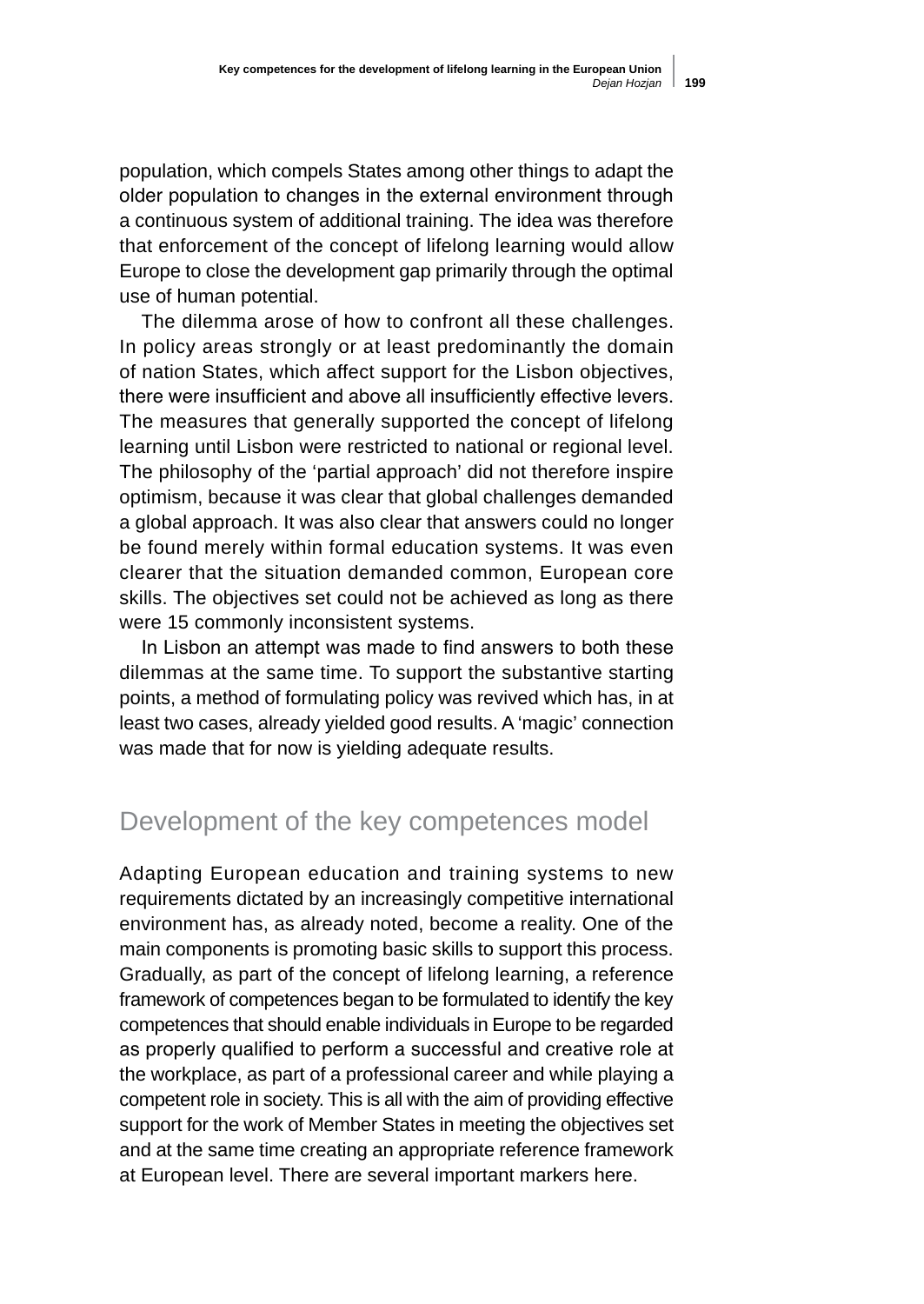As mentioned, one of the conclusions of the European Council in Lisbon was that the European framework must define new basic skills, which would be one of the key measures in Europe's response to globalisation. The European Councils of Stockholm (2001) and Barcelona (2002) endorsed the concrete future objectives of the 'European system' of education and training and the 'Education and training 2010' work programme. These objectives included a range of skills and specific objectives for promoting the learning of foreign languages and developing entrepreneurship, and the overall need to improve the European dimension in education.

The European Commission communication on lifelong learning contains a new emphasis; it identifies 'new basic skills' as a priority and stresses that lifelong learning must cover the period from pre-school education to post-retirement age. The report of the European Council on the broader role of education, adopted in November 2004, stressed that education contributes to preserving and renewing the common cultural background in society, and is particularly important at a time when all Member States are challenged by the question of how to deal with increasing social and cultural diversity. Moreover, enabling people to enter and remain in the world of work is an important part of the role of education in strengthening social cohesion.

In May 2003, the European Council adopted five benchmarks, demonstrating a commitment to measurable improvement in average European performance. These benchmarks – for reading literacy, early school-leaving, the completion of upper secondary education and participation of adults in lifelong learning – are closely linked to the development of key competences.

The joint European Council/European Commission report on the 'Education and training 2010' work programme, adopted in 2004, reinforced the need to ensure that everyone is equipped with the competences they need as part of Member States' lifelong learning strategies. To encourage and ease reform, the report suggests developing common European references and principles, and gives priority to the key competences framework. This recommendation was intended to contribute to developing quality education and training by supporting and supplementing Member States' actions to ensure that their initial education and training systems offer all young people the means to develop key competences to a level that equips them for further learning and adult life. Adults should also be able to develop and update their key competences through consistent and comprehensive products from the lifelong learning project.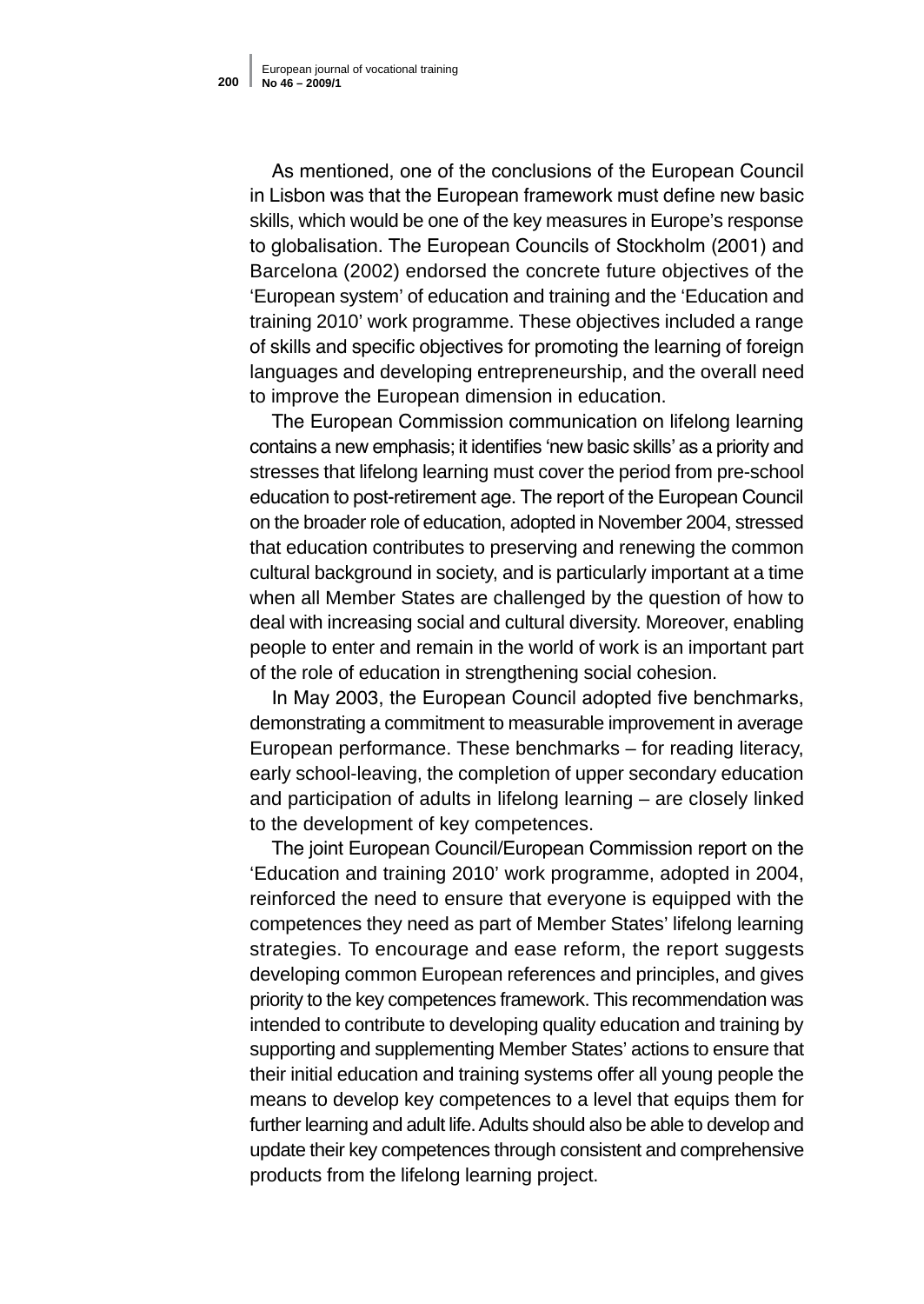Eight key competences have progressively been identified (and put into operation) within this reference framework. These are:

- 1. communication in the mother tongue;
- 2. communication in foreign languages;
- 3. mathematical competences and basic competences in science and technology;
- 4. ICT competence;
- 5. learning to learn;
- 6. social and civic competences;
- 7. sense of initiative and entrepreneurship;
- 8. cultural awareness and expression.

For the purposes of our discussion, individual elements of these competences are not important (1 ). It is, however, important to realise that the key competences defined constitute a multifunctional package of knowledge, skills and values that all individuals require for their personal fulfilment and development, and for their social inclusion and employment. It is important to know and understand that these competences are conceived as a combination of knowledge, skills

<sup>(1</sup> ) To illustrate better how thoroughly the core skills that should be possessed by everyone in Europe have been defined, we will define one of them. It is precisely in this 'breadth' of definition that the great importance of the formulation of such commonly comparable competences is to be found. We have chosen the 'learning to learn' competence as it is defined in the proposal for a recommendation of the European Parliament and of the Council on key competences for lifelong learning: 'Where learning is directed towards particular work or career goals, the individual should have knowledge of the competences, knowledge, skills and qualifications required. In all cases, learning to learn requires an individual to know and understand his/her preferred learning strategies, the strengths and weaknesses of his/her skills and qualifications, and to be able to search for the education and training opportunities and guidance and/or support available. Learning to learn skills require first the acquisition of the fundamental basic skills such as literacy, numeracy and ICT skills that are necessary for further learning. Building on these skills, the individual should be able to access, gain, process and assimilate new knowledge and skills. This requires effective management of one's learning, career and work patterns, and, in particular, the ability to persevere with learning, to concentrate for extended periods and to reflect critically on the purposes and aims of learning. Individuals should be able to dedicate time to learning autonomously and with self-discipline, but also to work collaboratively as part of the learning process, draw the benefits from a heterogeneous group, and to share what they have learnt. Individuals should be able to organise their own learning, evaluate their own work, and to seek advice, information and support when appropriate. A positive attitude includes the motivation and confidence to pursue and succeed at learning throughout one's life. A problemsolving attitude supports both the learning process itself and an individual's ability to handle obstacles and change. The desire to apply prior learning and life experiences and the curiosity to look for opportunities to learn and apply learning in a variety of life contexts are essential elements of a positive attitude' (Annex to the proposed recommendation of the European Parliament and of the Council on key competences for lifelong learning – General approach, 2005/0221(COD)).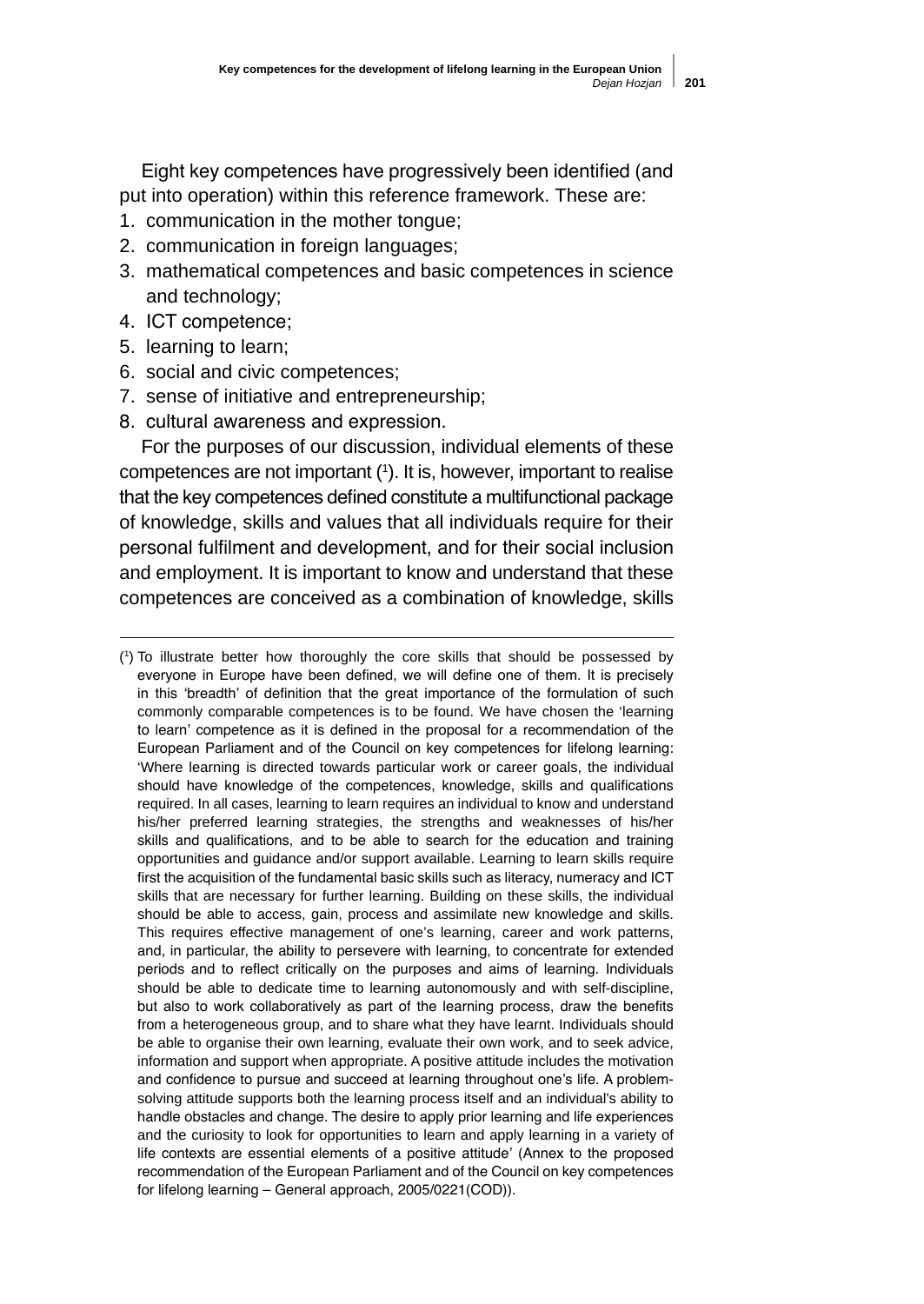and attitudes adapted to individual circumstances and with very close common links. Through this approach, the range and understanding of competences from the typical school context (competences acquired through individual subjects or the links between individual subjects) are transferred to the wider societal and cultural context.

At first glance, this 'achievement' looks somewhat banal. However, when one understands the principle that has become the driving force behind this process (creation of common European core skills in education and training), this phenomenon acquires a whole new dimension.

## The open method of coordination and development of the key competences model

It was clear from the starting points of Lisbon that the objectives set could only be of assistance to Member States and could in no way become obligatory. There was therefore awareness that the diversity of national priorities was solid and inviolable. The European Union was faced with an extremely difficult task: to define a sufficiently robust method for harmonising national policies at those points crucial for ensuring that the concept of lifelong learning in Europe would have enough vitality.

The decision to revive the open method of coordination was the only logical one  $(2)$ . This method can be defined as 'a tool that enables mutual comparison and learning, which reduces the risk which is a constituent part of every change and reform' (Goetschy, 2003a, p.14). It both defines the anticipated results or objectives in an individual area; and it is also an instrument for identifying best practices as they are formulated in various European countries. It constitutes a collection of ideas and experiences for formulating appropriate measures for achieving the objectives or results set at national level. The basis for the success of this method is use of indicators and standards.

<sup>(2</sup> ) The open method of coordination was formulated in 1993, at the time of the Maastricht treaty, when coordination of a common economic policy (European monetary union) was under way. The second example of use of this method was during preparation of the European employment strategy, which was adopted in 1997 at the European Council meeting in Luxembourg and endorsed in the Amsterdam treaty.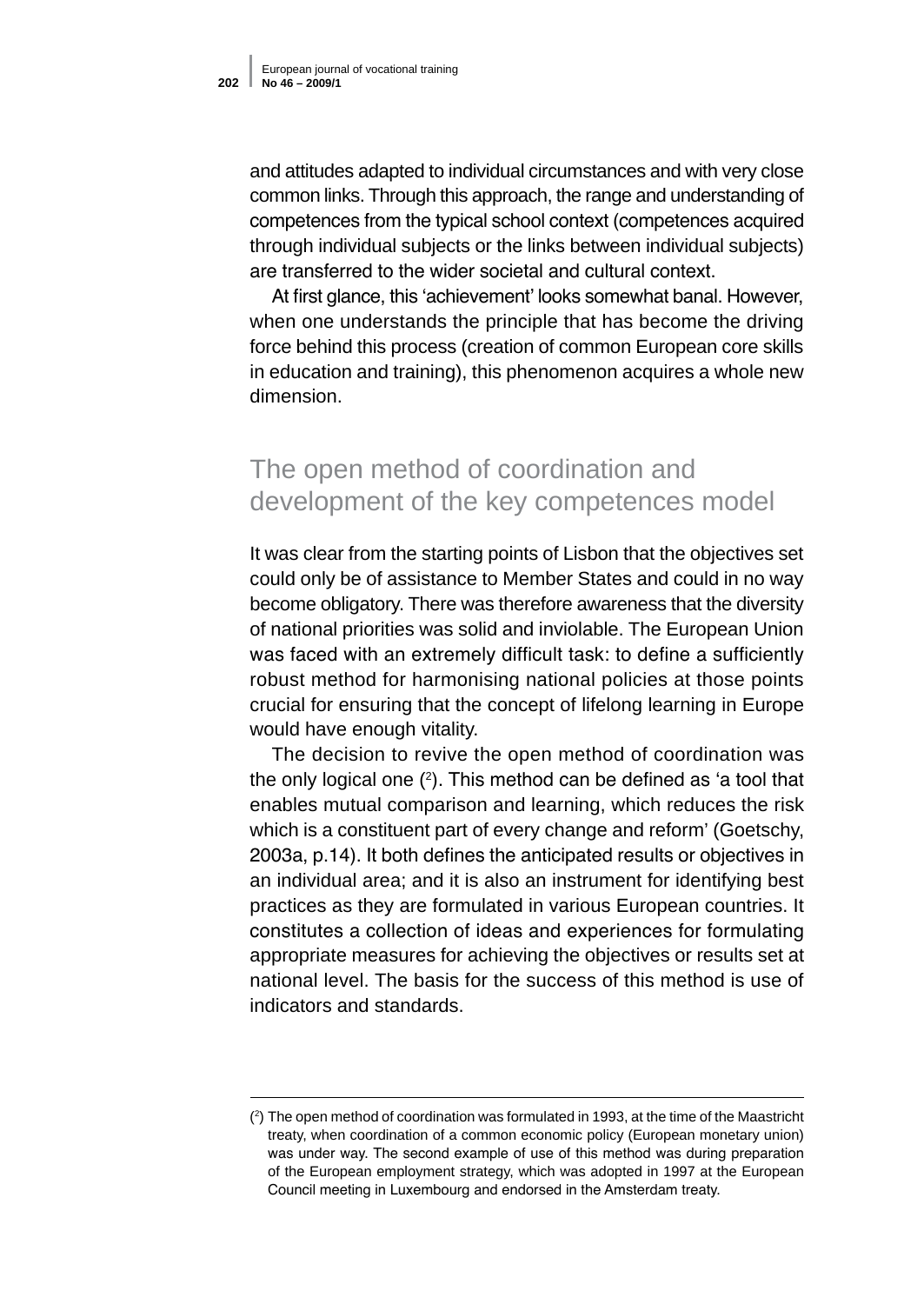One could say that the open method of coordination comprises four defining elements:

- (a) definition of guidelines, in combination with specific timetables for achieving short, medium and long-term objectives;
- (b) establishment, where possible and appropriate, of quantitative and qualitative indicators, adapted to the needs, opportunities and interests of individual Member States or individual sectors as a means for comparing instances of best practice;
- (c) translation of these European guidelines to national and regional levels by defining specific targets and adopting measures (taking account of national and regional differences);
- (d) periodical monitoring and evaluation (for more, see Lisbon European Council, 23 and 24 March 2000. Presidency conclusions, p. 34).

# Basic determinants of the open method of coordination

It is clear from the starting points presented that this method constitutes a new dimension in formulating policies in education and training. However, it does not provide ideal responses to all the dilemmas, for several reasons. Several negative aspects will be presented below.

The method is extremely complex in horizontal and vertical terms, since it includes many players entering the process at different levels. Consequently, quick solutions are out of the question and it is impossible to categorise. Because of this, and because decisions are implemented by nation States, it is fairly unpredictable, which can cause great difficulties when planning policies. Theoretically, it makes rapid qualitative progress impossible. However, numerous experiences show that such progress has nevertheless been made in certain phases  $(3)$ .

The open method of coordination also gives rise to many methodological issues because clear sanctions cannot be established in monitoring implementation of agreements by supervisory bodies, chiefly the European Commission. It is therefore difficult to establish

<sup>(3</sup> ) A good example is the discussion on language competences at the Council of Ministers for Education, where progress has been practically blocked, due to national sensitivity (therefore, unequal starting points as a result of heterogeneous national systems) on the part of several countries with a poorer tradition of foreign language learning (author's note).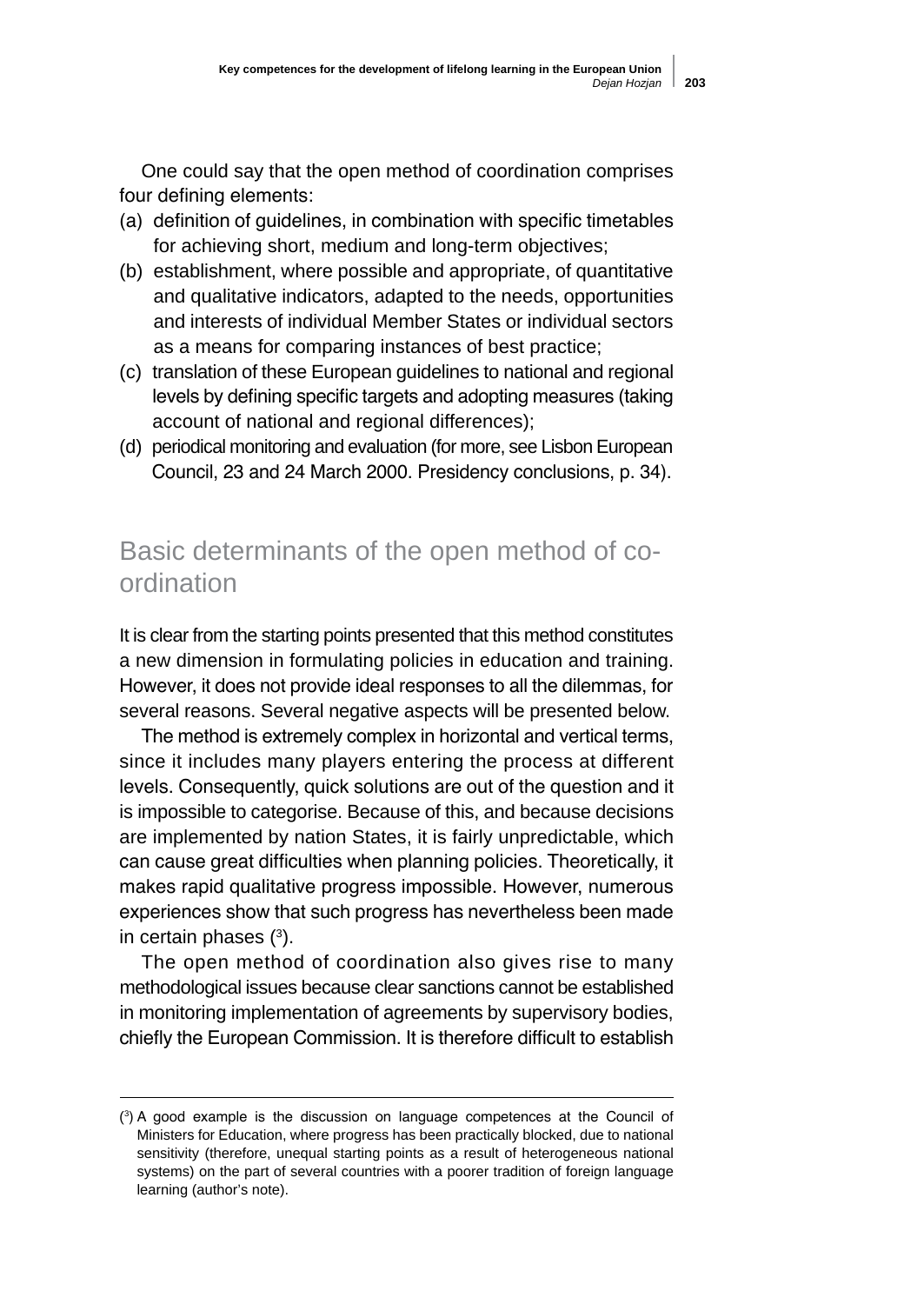a closed circle through which consistent policy cycles might come into being. Some (Syrpis, 2002, p. 7) also characterise the open method of coordination as a 'Trojan horse', enabling an encroachment into the principle of subsidiarity and into policies that are primarily the concern of nation States. It also constitutes a threat to 'communitarian methods', since the possibility of the formulation of 'soft law' threatens established instruments and institutional bases that are part of the primary legislation of the European Union. It can therefore also threaten transnational elements in those areas in which the Union has already asserted them (see Goetschy, 2003a). Nor does this approach have any clear influence over the policies of national governments; it allows Member States merely to 'repackage' in some way the obligations adopted according to the 'Emperor's new clothes' principle, when in reality they have withdrawn from these obligations (see Scharpf, 2003). The possibility of conflict with individual national interests is also a major problem.

However, the open method of coordination also has many positive aspects, and these are of course crucial for confirming the thesis presented in the introduction – that this method provides unimagined potential for development and enables establishment of common European education platforms. It is a type of third way, an alternative to two inadequate approaches, supranationalism and intergovernmentalism. It is also a way of reconciling the fragmented European mosaic of mutually incompatible education systems and the desire to create a superstate. Larson (2002, p. 6) therefore talks of a new 'modus vivendi'.

The method also constitutes a new model that simplifies a search for answers to common questions while taking account of national diversity. It can bind Member States to common objectives without, however, compelling them to harmonise or change their existing policy approaches and institutional bases (see Hemerijck and Berghman, 2004; Rodrigues, 2001). The common definition of several key competences has a positive effect on the attainment of comparable standards in education and training. At the same time, it has the power indirectly to influence national education systems, which can result in redefining specific systemic solutions at national level, even including changes to curricula, without external constraints, merely with internal leverage.

The open method of coordination constitutes a cognitive and normative tool for the defence and construction of a consensus around various practices and paradigms in Europe in those areas with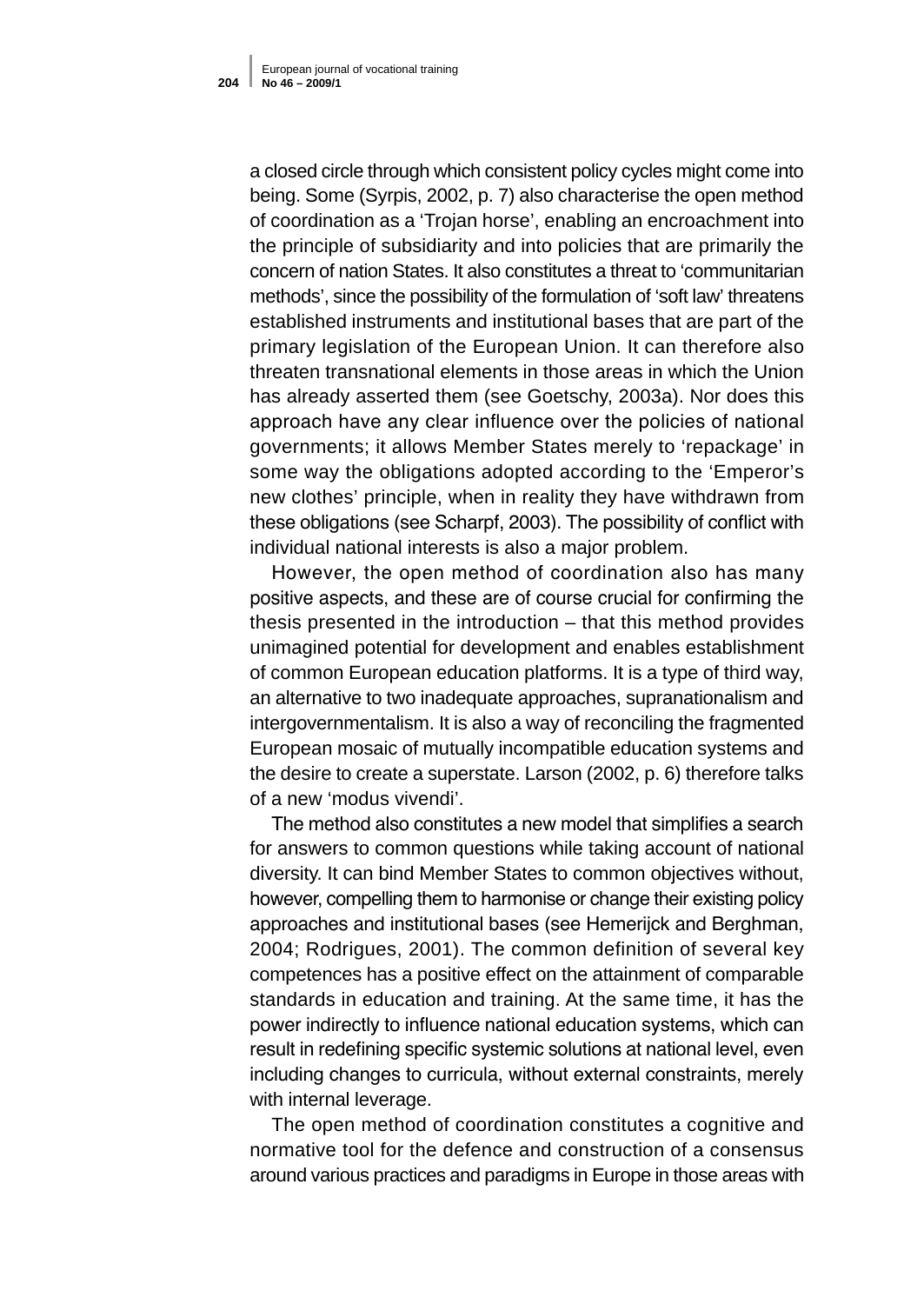common objectives and values (see Vandenbroucke, 2002; Ferrera, 2001). It also has potential for experimental learning, since it 'compels' Member States, in a fairly obligatory manner, to exchange information, compare practices, and so on. Some (Zeitlin, 2003a) maintain that the open method of coordination is a means of promoting democratic participation in the EU, since it opens up new opportunities within the range of policy tools, including civil society (non-governmental organisations, social partners, etc.) as well as subnational players (regions). The method forces national governments to include these players in decision-making, which is extremely important for formulating such sensitive policies as education and training.

Perhaps the most important positive characteristic of the open method of policy coordination is that it opens up infinite possibilities for deepening the European dimension in soft policies as well. It will allow us to speak, some time in the future, of a stable and more clearly structured European education sphere – one which is, for now, merely imaginary.

#### Conclusion

This discussion has established that the Lisbon strategy represents a major turning-point in the process of formulating a European education sphere. It constitutes a substantive change, the start of a new, qualitative cycle in education and training. An intensive and innovative policy process has been initiated. It also represents a high-quality addition to the approaches and tools used in formulating policies which has, in parallel with those which already exist, made inroads in a revolutionary way into fields that were previously the express domain of sovereign national policies.

All the same, there is no room for excessive idealism. It is true that new perspectives are being opened up in the development of a European education sphere. The bases nevertheless remain the same. Discussions at the Council of Ministers for Education demonstrate the reality of the situation. It is primarily the larger countries (Germany) and those with relatively inflexible national education systems (Italy) that most often put the brakes on favourable trends and, owing to their fear of overpenetration of innovative and rapid solutions into their national systems, exert a strong influence over the future development of common core skills in education. The principle of 'one step forward, three steps backward'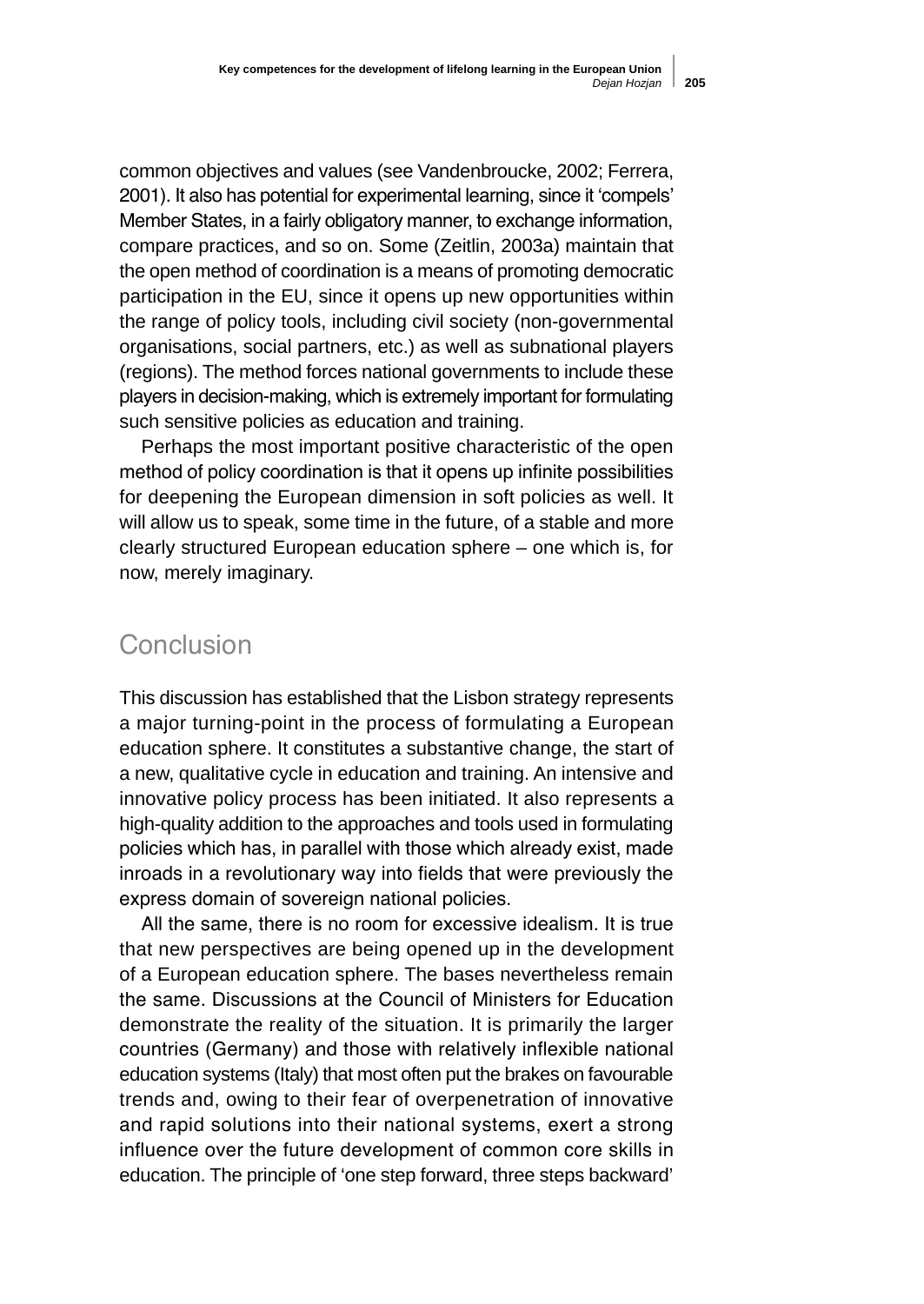is frequently encountered. Progress is nevertheless being made. A parallel principle has been created. Shifts are noticeable. Thanks to the processes that have been outlined in this paper, we can say today that the European Union is entering the realm of education, even primary education, by a side door, which would have been unthinkable a few years ago. This is surely a new dimension in developing a democratic culture in the European Union.

# **Bibliography**

- European Commission. *European Governance: a white paper*  Luxembourg: Publications Office, 2001.
- European Commission. *Key competences for lifelong learning: a European reference framework.* Luxembourg: Publications Office, 2004.
- European Council. *Lisbon European Council 23 and 24 March 2000. Presidency conclusions*. Luxembourg: Publications Office, 2000.
- European Council. *Stockholm European Council 23 and 24 March 2001. Presidency conclusions.* Luxembourg: Publications Office, 2004.
- Ferrera, M.; Sacchi, J. *The open method of coordination and national institutional capabilities. The Italian experience*. URGE working paper 2/2004. Available from Internet: www.urge.it/papers/ WP\_2\_2004.pdf.
- Goetschy, J. The European employment strategy, multi-level governance and policy coordination. In Zeitlin, J.; Trubek, D. (eds). *Governing work and welfare in a new economy: European and American experiments*. Oxford: Oxford University Press, 2003a.
- Goetschy, J. *The open method of coordination*. Leseprobe. Branden burg: Hochschulverbund Distance Learning, 2003b.
- Hemerijck, A. The European social patrimony: deepening social Europe through legitimate diversity. In Sakellaropoulos, T.; Berghman, J. (eds). *Connecting welfare diversity within the European social model*. Antwerp: Intersentia, 2004.
- Larson, A. *The new open method of coordination: a sustainable way between a fragmented Europe and a European supra state*. Lecture presented to the Uppsala University, 4 March 2002.
- Overdevest, C. *The open method of coordination, new governance & learning: towards a research agenda*. University of Wisconsin: New Governance project working paper, 2002.